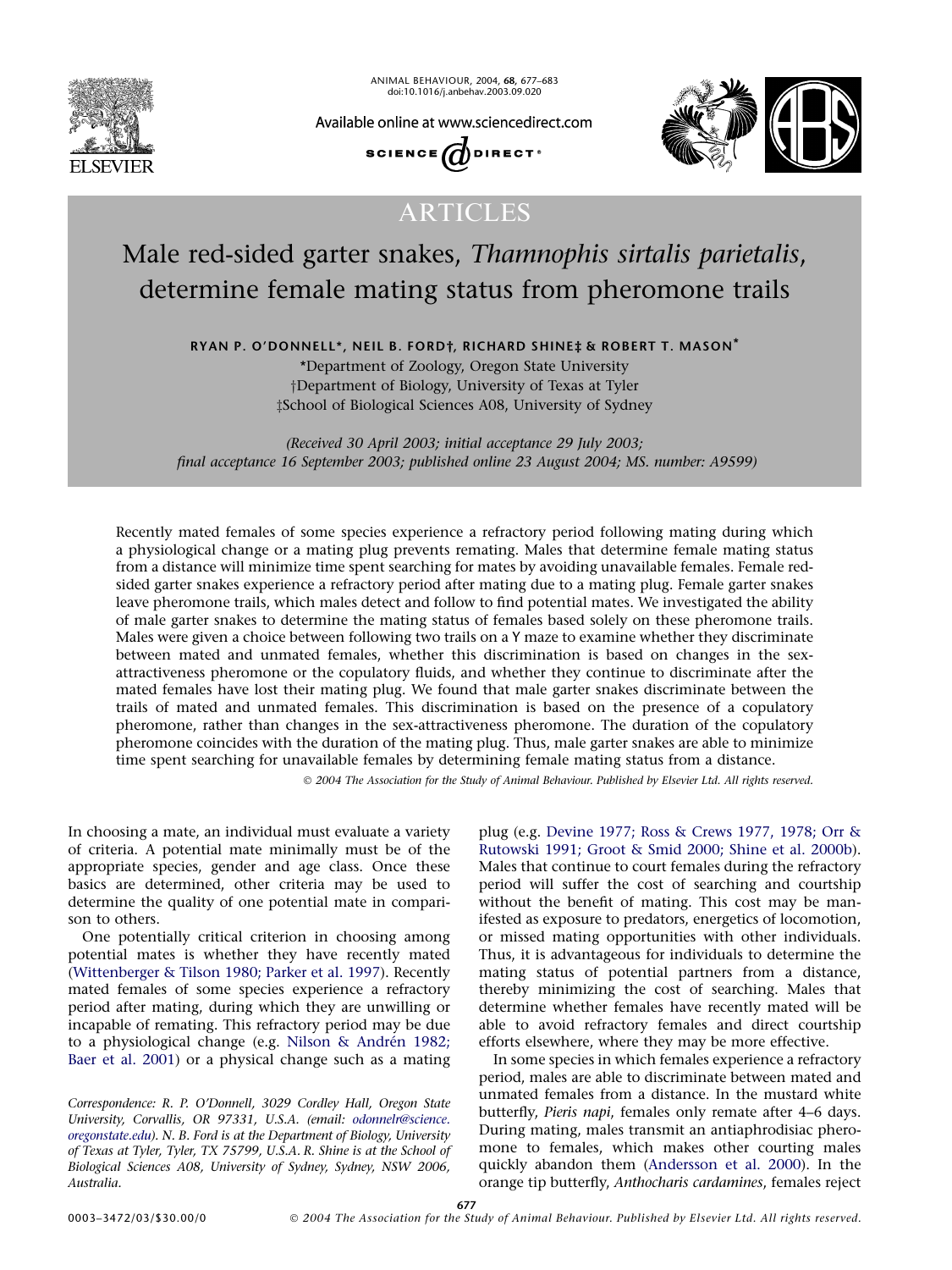additional courtship after mating by elevating their abdomen. Males court virgin females more intensely than mated females, although it is unclear how they discriminate [\(Wiklund & Forsberg 1985\)](#page-6-0). In the Australian swallowtail, Cressida cressida, males deposit a large mating plug that is visible from a distance and signals female mating status to subsequent males [\(Orr & Rutowski 1991](#page-6-0)). In the common green capsid, Lygocoris pabulinus, a mirid bug, males also occlude female reproductive tracts with a mating plug. Male green caspids in a Y maze olfactometer do not prefer the odour of recently mated females to a blank ([Groot & Smid 2000\)](#page-5-0). Examples of male vertebrates determining from a distance whether females are in a postmating refractory period are limited to the brown lemming, Lemmus sibiricus  $=$  trimucronatus, and a variety of lizards. In the brown lemming, females become aggressive to conspecifics after mating, and do not accept further courtship. Males in a Y maze olfactometer prefer the odour of unmated to mated females [\(Huck et al. 1984\)](#page-6-0). In some lizards, changes in throat colour indicate when a female is gravid. In most cases, these colour changes have been interpreted as aids in sex recognition, reducing male aggression towards gravid females that might otherwise be mistaken as intruding males, and as cues that serve as a visual signal of courtship rejection by gravid females ([Watkins 1997;](#page-6-0) reviewed in [Cooper & Greenberg 1992](#page-5-0)).

In the garter snakes Thamnophis butleri, T. radix and T. sirtalis, males deposit mating plugs in females that prevent them from remating for 2–4 days. These recently mated females are courted significantly less than unmated females ([Devine 1977; Ross & Crews 1977, 1978\)](#page-5-0). However, it is not known whether males can detect recently mated females from a distance.

The red-sided garter snake, Thamnophis sirtalis parietalis, is a model species for the study of vertebrate reproductive behaviour and pheromonal communication ([Mason](#page-6-0) [1993](#page-6-0)). In Canada, individuals of this species hibernate in limestone sinkholes for 6–8 months of the year ([Gregory 1977b](#page-5-0)). These populations mate in the vicinity of these limestone 'dens' upon emergence in late April and May. The mating season lasts only 6 weeks [\(Gregory 1974;](#page-5-0) [Shine et al. 2001a](#page-5-0)), and predation near the dens is high, making the search for mates costly [\(Aleksiuk 1977;](#page-5-0) [Gregory 1977b; Shine et al. 2001b](#page-5-0)). On average, male snakes emerge before females and remain in the vicinity of the den for 7 days, whereas females emerge over the entire breeding season and leave the vicinity of the den after only 1–3 days ([Gregory 1974, 1984; Shine et al. 2001a](#page-5-0)). This pattern of activity results in strongly male-biased sex ratios at the den, where males may outnumber females by more than 15 to one ([Gregory 1984; Shine et al. 2001a\)](#page-5-0).

Female garter snake skin lipids containing a sex-attractiveness pheromone are passively deposited as snakes move over the substrate, and these pheromone trails are detected and followed by males in search of females [\(Ford](#page-5-0) [1981; Ford & Low 1984; Ford & O'Bleness 1986; Mason](#page-5-0) [1992; LeMaster et al. 2001](#page-5-0)). Upon finding a female, a male competes with an average of three other males (but as many as 100) for the opportunity to mate ([Joy & Crews](#page-6-0) [1985; Shine et al. 2001a](#page-6-0)). After a female mates, her cloaca is blocked by a gelatinous mating plug that physically prevents mating, and the area around her cloaca is coated in copulatory fluids that contain the copulatory pheromone ([Shine et al. 2000b\)](#page-6-0). Males determine the mating status of females by tongue flicking in the vicinity of the cloaca and quickly depart if they detect the copulatory pheromone [\(Devine 1977; Ross & Crews 1977, 1978;](#page-5-0) [Shine et al. 2000b](#page-5-0)). The plug disintegrates approximately 2 days after mating ([Shine et al. 2000b](#page-6-0)), and females are then likely to remate. Rates of remating in the wild are not known for this population, but in outdoor enclosures 50% of females remate (J. Pasteris & R. T. Mason, unpublished data). In other populations up to 75% of litters are multiply sired ([McCracken et al. 1999](#page-6-0)).

In this system it is important for males to discriminate between mated and unmated females. Courtship of a recently mated female is futile due to the presence of a mating plug. The cost of searching for females can be high, but is reduced by the use of pheromone trails that help males find females more efficiently. However, it is unknown whether males can also use these pheromone trails to discriminate between mated and unmated females, thus avoiding the potentially costly search for unavailable females.

We set out to answer the following three questions concerning male garter snakes' abilities to discriminate between the pheromone trails of females. First, can male red-sided garter snakes discriminate between the trails of mated and unmated females? Second, is the ability to discriminate between mated and unmated females based on a pheromone in the copulatory fluids or changes in the sex-attractiveness pheromone? Finally, is this ability to discriminate between mated and unmated females due to a long-term signal, or does this signal deteriorate after a few days when the mating plug disintegrates?

## METHODS

We collected 157 male and 80 unmated female garter snakes from a hibernaculum near Inwood, Manitoba, Canada (50°31.58'N, 97°29.71'W) on 11 and 12 May 2002, at the peak of the breeding season. Female mating status was determined by examining newly emerged females for a pronounced mating plug. All collected females were reproductively mature  $(>50 \text{ cm}$  snout-tovent length, [Shine et al. 2000a\)](#page-6-0). Males and stimulus females were housed separately during the experiment in outdoor arenas  $(1 \times 1 \times 1$  m). Males were allowed to court, but not mate with, females that were not included in this study. Males were housed with females in a sex ratio equivalent to that seen in the field. All animals were released within 10 days to the den site from which they were collected.

We tested male trailing preferences using a Y maze. The maze was constructed of wood and consisted of a base arm  $(45 \times 13.5 \text{ cm})$  and two diverging arms  $(100 \times 13.5 \text{ cm})$ at a 135 $\degree$  angle to the base arm. Each arm had two rows of pegs (6 cm tall) to provide push points for the snake. The rows were 6.5 cm apart, and the pegs within each row were separated by 7.3 cm. The surface of the maze was covered with butcher paper and the pegs were covered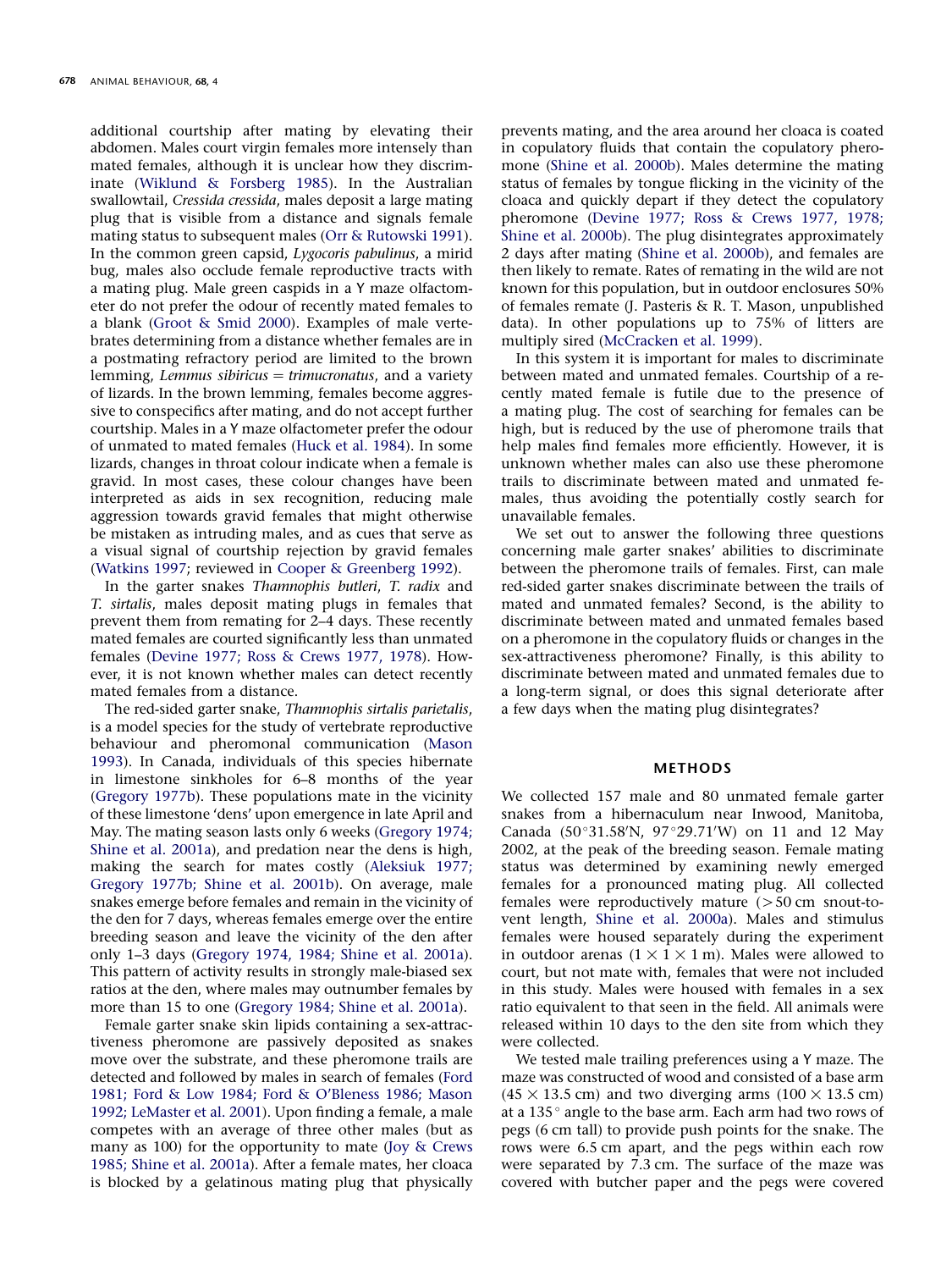with sections of plastic drinking straws, all of which were replaced after each trial to remove any pheromones. The maze was elevated 90 cm off the floor to discourage subjects from leaving the maze. The maze was built without walls because these snakes are strongly thigmotaxic [\(Ford 1986; Costanzo 1989\)](#page-5-0). Trials were conducted between 0900 and 1600 hours, which coincided with the peak of daily mating activity. Each male was tested only once and then released at the point of capture.

We made trails on the paper by gently holding stimulus female snakes at the neck and just behind the cloaca, and wiping the ventral surface of the stimulus animal up one side of the base arm and across to the opposite arm of the Y maze (Fig. 1). Females were selected at random from the pool of 80 females. Assignment of the trails to the arms was randomized by coin flip. The trails crossed at the junction of the arms so that the subject snake encountered each trail before proceeding up an arm. The stimulus females were size-matched in all trials involving a choice between two females because males prefer larger females ([Shine et al. 2001c\)](#page-6-0) and can judge female size on the basis of skin lipid pheromones alone [\(LeMaster & Mason 2002;](#page-6-0) [Shine et al. 2003](#page-6-0)). Females were size-matched by selecting the female nearest in length and mass to the first, randomly selected female.

We began each trial by randomly selecting a male and placing him into a box  $(31 \times 18 \times 9 \text{ cm})$  at the start of the Y maze. Test males were allowed to leave the box of their own accord through a small hole. Males typically proceeded up the base arm of the maze and down the left or right arm. Trials were not scored when the male failed to



Figure 1. Overhead view of the Y maze. Note that the trails cross at the junction so that the subject male encounters both trails. Modified from [LeMaster & Mason \(2001\).](#page-6-0)

show a pronounced trail contact response (a pause, lowering of the head, and tongue-flicks directed at the substrate; [Brown & MacLean 1983; LeMaster & Mason](#page-5-0) [2001](#page-5-0)). For a trial to be scored, the snake's entire head had to pass a mark 30 cm up either of the arms. All decisions on whether to score a trial were made by a second observer who was blind to the treatments. Statistical significance in all experiments was determined with a two-tailed binomial test. Chi-squared tests were used to compare proportions between selected pairs of trials.

To test for a bias in the Y maze, 10 males were offered the choice between two blank arms. Trail contact responses were not required because no trails were present.

## Experiment 1: Can Males Discriminate between the Trails of Unmated and Recently Mated Females?

Our first experiment investigated whether males prefer to follow trails of unmated females to those of recently mated females. We compared male preferences for the trail of an unmated female to a blank arm, a mated female to a blank arm, and an unmated female to a mated female. All mated females had mated with males that were not used in this study less than 60 min before the laying of the trail. All female cloacae were occluded with recently deposited mating plugs. Twenty-one unique males were used in each set of comparisons for a total of 63 males.

## Experiment 2: Source of the Signal

Our second experiment examined whether the change in female attractiveness after mating was due to the copulatory pheromone in the copulatory fluids or to changes in the chemistry of the sex-attractiveness pheromone in the skin lipids. Males were given a choice between following a trail left by the midbody of a recently mated female versus one left by her cloacal region. These females had mated less than 60 min before the trial. The midbody trail was laid using the ventral surface of the female from the neck to just anterior to the cloaca. The cloacal region trail was laid using an equivalent length of the ventral surface that included the cloacal region. To control for potential differences in preference between the two regions not due to the copulatory fluids, we also compared male preferences for the midbody versus cloacal regions of mated females that had lost the mating plug. Twenty-one unique males were used in each set of comparisons for a total of 42 males.

## Experiment 3: Duration of the Signal

Our third experiment investigated whether males continued to recognize mated females after the females had lost their mating plug. We compared male preferences for the trails of unmated females to those of mated females that had lost the mating plug and were able to remate. All females that had lost their plug did so between 2 and 4 days of mating. In addition, we compared male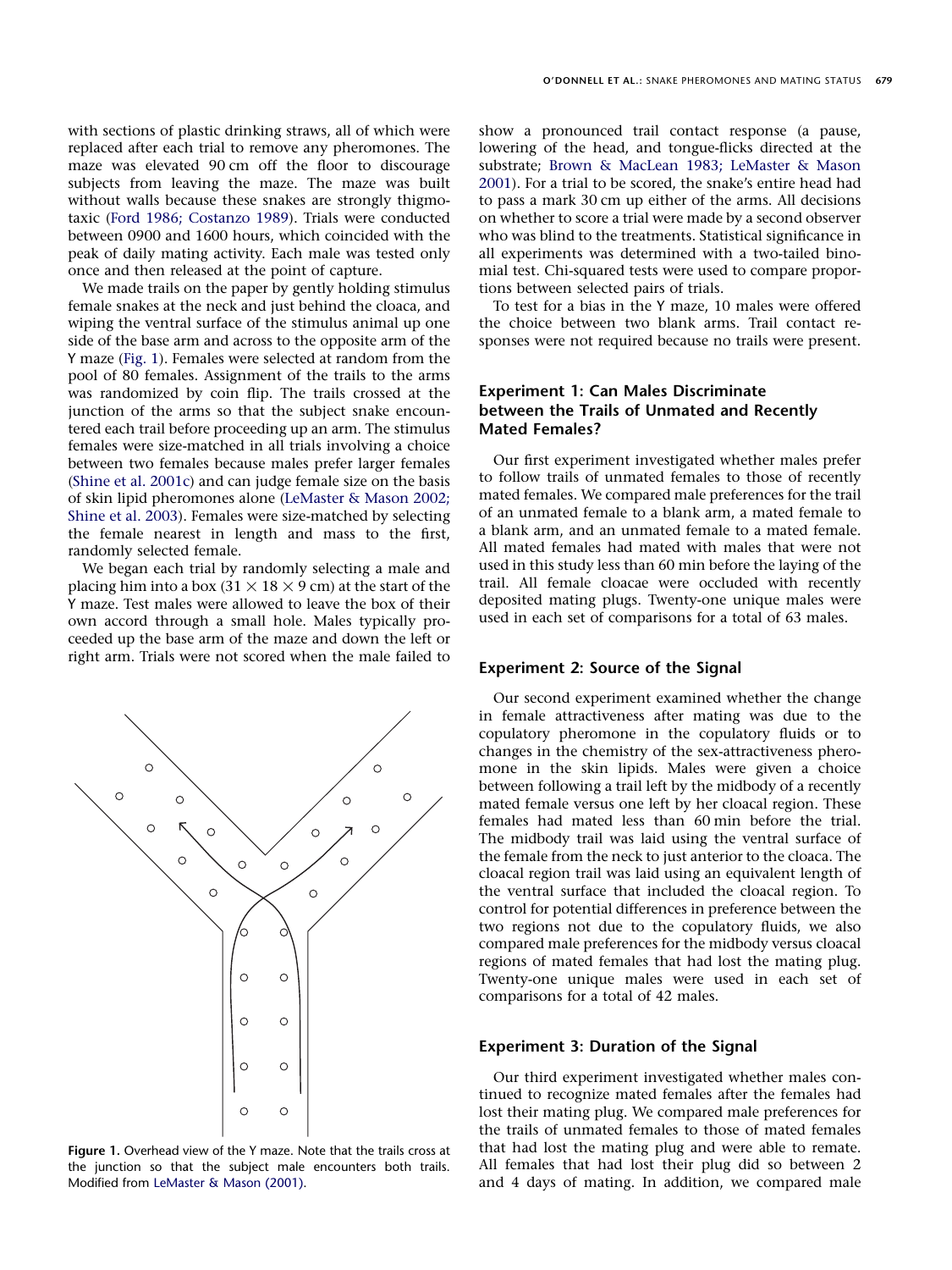preferences for the trail of a recently mated female to that of a mated female that had lost the mating plug. Recently mated females had mated less than 60 min before the trial. Twenty-one unique males were used in each set of comparisons for a total of 42 males.

## RESULTS

When given the choice between two blank arms, six of 10 males chose the left arm, and four chose the right. There was no preference for either arm of the Y maze  $(P = 0.75)$ .

## Experiment 1: Can Males Discriminate between the Trails of Unmated and Recently Mated Females?

Males preferred the trail of unmated females to blank arms and to trails of recently mated females (Fig. 2). Almost all males followed the trail of an unmated female over a blank arm  $(P = 0.0002)$ . The majority of males followed the trail of an unmated female over a mated female ( $P = 0.007$ ). Although not reaching the level of significance, there was a tendency for males to avoid mated females. The majority of males followed the blank arm over the trail of a recently mated female ( $P = 0.078$ ). This was significantly different from their response to the unmated female ( $\chi_1^2 = 16.70, P < 0.0001$ ).

### Experiment 2: Source of the Signal

The majority of males preferred a trail left by the midbody of a recently mated female over a trail from the same female's cloacal region ( $P = 0.027$ ; Fig. 3). This preference for midbody over cloacal regions was no longer significant after the mating plug had disintegrated. Fewer



Figure 2. Number of trials in which males ( $N = 21$ ) chose to follow the trail of an unmated female versus a blank arm, an unmated female versus a mated female, and a mated female versus a blank arm.



**Figure 3.** Number of trials in which males ( $N = 21$ ) chose to follow trails from the midbody versus the cloacal region of a recently mated female, and trails from the midbody versus cloacal region of a female that had mated but had subsequently lost the copulatory plug.

than half of the males followed a trail left by the midbody of a mated female that had lost her mating plug over a trail from the same female's cloacal region ( $P = 0.38$ ). These proportions were significantly different ( $\chi_1^2 = 6.22$ ,  $P = 0.013$ .

## Experiment 3: Duration of the Signal

There were no preferences for unmated females over mated females that had lost their mating plug (Fig. 4). About half of the males followed the trail of an unmated



**Figure 4.** Number of trials in which males ( $N = 21$ ) chose to follow trails from an unmated female versus trails from a female that had mated but had subsequently lost the copulatory plug, and a recently mated female versus a female that had mated but had subsequently lost the copulatory plug.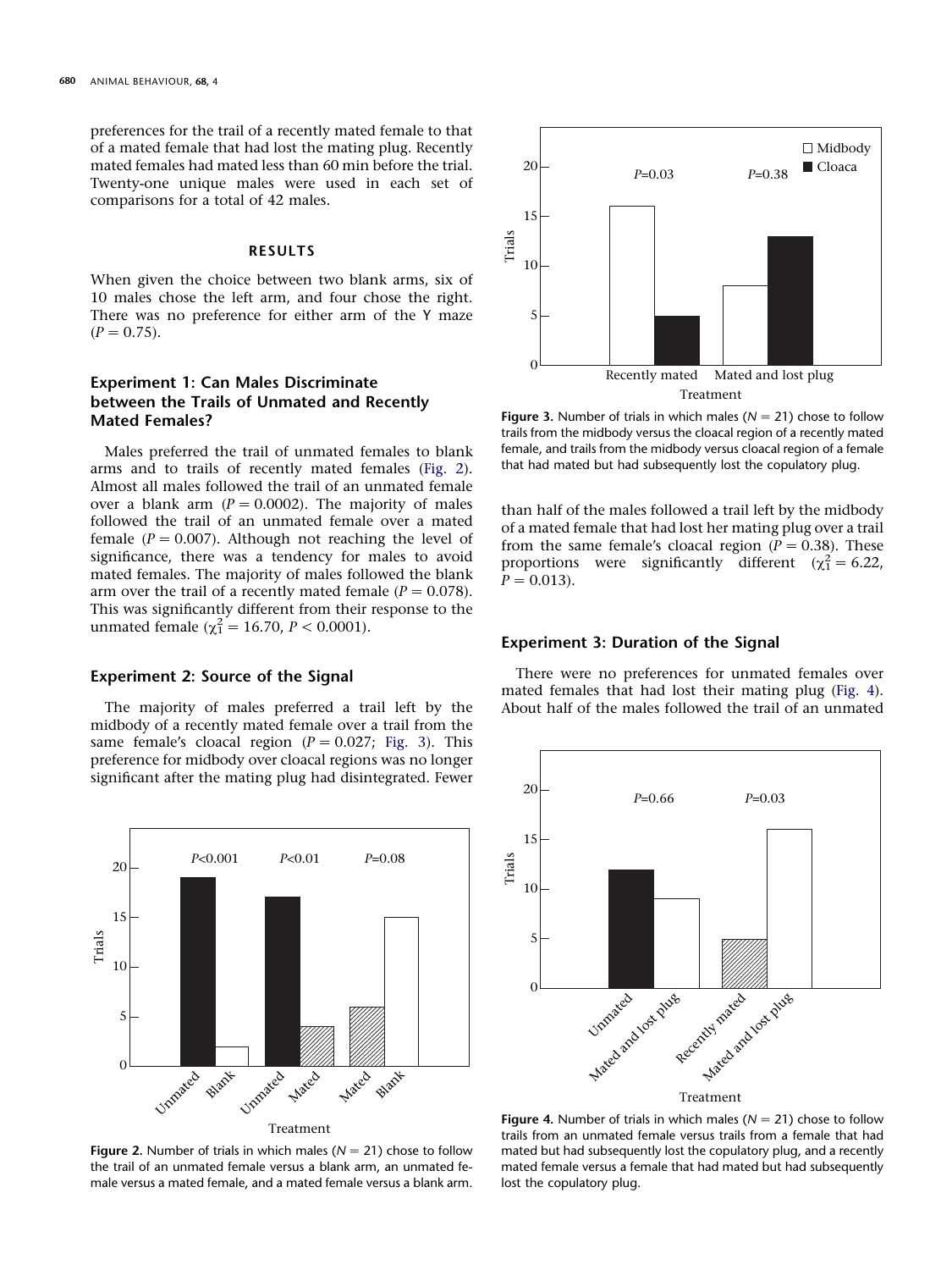female over that of a mated female that had lost her mating plug ( $P = 0.66$ ). In addition, males preferred to follow the trial of mated females that had lost their mating plug over recently mated, plugged females. The majority of males followed the trail of the mated female that had lost her mating plug over a recently mated, plugged female ( $P = 0.027$ ). These proportions were significantly different  $(\chi_1^2 = 4.84, P = 0.027)$ .

### DISCUSSION

Male garter snakes are known to discriminate between mated and unmated females after they have initiated courtship. By tongue flicking in the vicinity of the cloaca, males can detect the copulatory pheromone and will quickly depart if the female has recently mated [\(Devine](#page-5-0) [1977; Ross & Crews 1977, 1978; Shine et al. 2000b](#page-5-0)). However, by the time the male is able to investigate a female's cloaca, he may have already invested considerable time and energy in searching for her. The present research is the first evidence that male garter snakes use pheromone trails to determine female mating status from a distance, and thus avoid a potentially costly search for a mated female.

Our results show that males are able to discriminate between the trails of mated and unmated females. Males follow the trails of unmated females and tend to avoid the trails of recently mated females. The status of a recently mated female is determined via the copulatory pheromone, not changes in the skin lipids. In addition, males do not discriminate between unmated females and mated females that have lost their mating plug.

[Ross & Crews \(1977\)](#page-6-0) found that exposure to mated females reduced courtship behaviour of males, implying a courtship-inhibiting function of the copulatory pheromone. [Devine \(1977\)](#page-5-0) reported that unsuccessful male T. sirtalis and T. butleri in a mating ball quickly disperse, implying a repellent nature of the copulatory pheromone. Interestingly, males in the present study tended to avoid the trails of recently mated females, although not significantly so. However, male responses to the trails of mated and unmated females were significantly different. We expected that males would follow mated females over a blank arm because there is an 8–9% chance that a plug will not be deposited during mating [\(Shine et al. 2000b](#page-6-0)). However, the fact that males tended to avoid the copulatory pheromone may indicate that the pheromone functions as more than just an inhibitor of courtship behaviour. Rather, the copulatory pheromone may actually repel males. Further research is needed to confirm the repellent nature of the copulatory pheromone.

The loss in attractiveness of female garter snakes after mating is due at least primarily, if not exclusively, to the copulatory pheromone. Male garter snakes preferred to follow the trail left by the midbody of a recently mated female over a trail from her cloacal region. This is not an artefact of a general preference for midbody trails because after the mating plug had disintegrated, this preference was no longer seen. In addition, there are no differences between the composition of skin lipids before and after

copulation (R. T. Mason, unpublished data). These results corroborate the earlier finding that the decline in attractiveness associated with mating is due to a copulatory pheromone contained in the copulatory fluids, and not due to changes in skin lipids ([Shine et al. 2000b](#page-6-0)).

After the mating plug disintegrates, mated female garter snakes regain their attractiveness to a level that is not significantly different from that of unmated females. Males in the present study preferred to follow the trail of mated females that had lost their plug to that of recently mated, plugged females. This may simply be due to avoidance of recently mated females. However, it seems more likely that males are attracted to females that have lost their plug, because males showed no significant preference for unmated females over mated females that had lost their plug. Mated females that have lost their plugs are available to remate, and will likely do so ([McCracken et al. 1999](#page-6-0); J. Pasteris & R. T. Mason, unpublished data). There is a correlation between the duration of the plug and the duration of the copulatory pheromone. However, this correlation does not imply that the copulatory pheromone is contained in the plug. Rather, the copulatory pheromone is contained in the copulatory fluids [\(Shine et al. 2000b](#page-6-0)). The copulatory pheromone indicates recent mating and should only be detected as long as the plug remains effective. If copulatory pheromone levels decline, or the pheromone decays, below the threshold of detection before the plug becomes ineffective, selection would favour males with lower thresholds of detection. Conversely, if the copulatory pheromone lasts longer than the plug, selection would favour males with a higher threshold of detection. The available data support the hypothesis that males detect the copulatory pheromone about as long as the mating plug is effective. For example, after 36–48 h, 27% of mated females are courted again [\(Ross & Crews 1977\)](#page-6-0). During the same period, 21–45% of mated females lose their mating plugs ([Shine et al. 2000b\)](#page-6-0). More work is needed to verify this correlation between the duration of the pheromone and the duration of the plug.

Males of some species avoid courting mated females to reduce the risk of sperm competition rather than to avoid a female refractory period (e.g. [Happ 1969; Krames &](#page-6-0) [Mastromatteo 1973\)](#page-6-0). The duration of the copulatory pheromone implies that this is not the case in red-sided garter snakes. If the males were avoiding sperm competition, we would expect them to continue to discriminate against mated females after the mating plug disintegrates. Rather, males do not significantly discriminate against mated females once the females lose their mating plug. Thus, males are probably not discriminating against mated females strictly to avoid sperm competition. Males that can mate should do so, even if it means sharing paternity with another male. Only when the female is entirely unable to mate (while she is plugged) should the male not invest in courting her.

It is not clear from this study whether the copulatory pheromone is a product of the male or the female, or both. [Ross & Crews \(1978\)](#page-6-0) found that vasectomizing male garter snakes before mating blocked production of the copulatory pheromone, but noted that this did not exclude the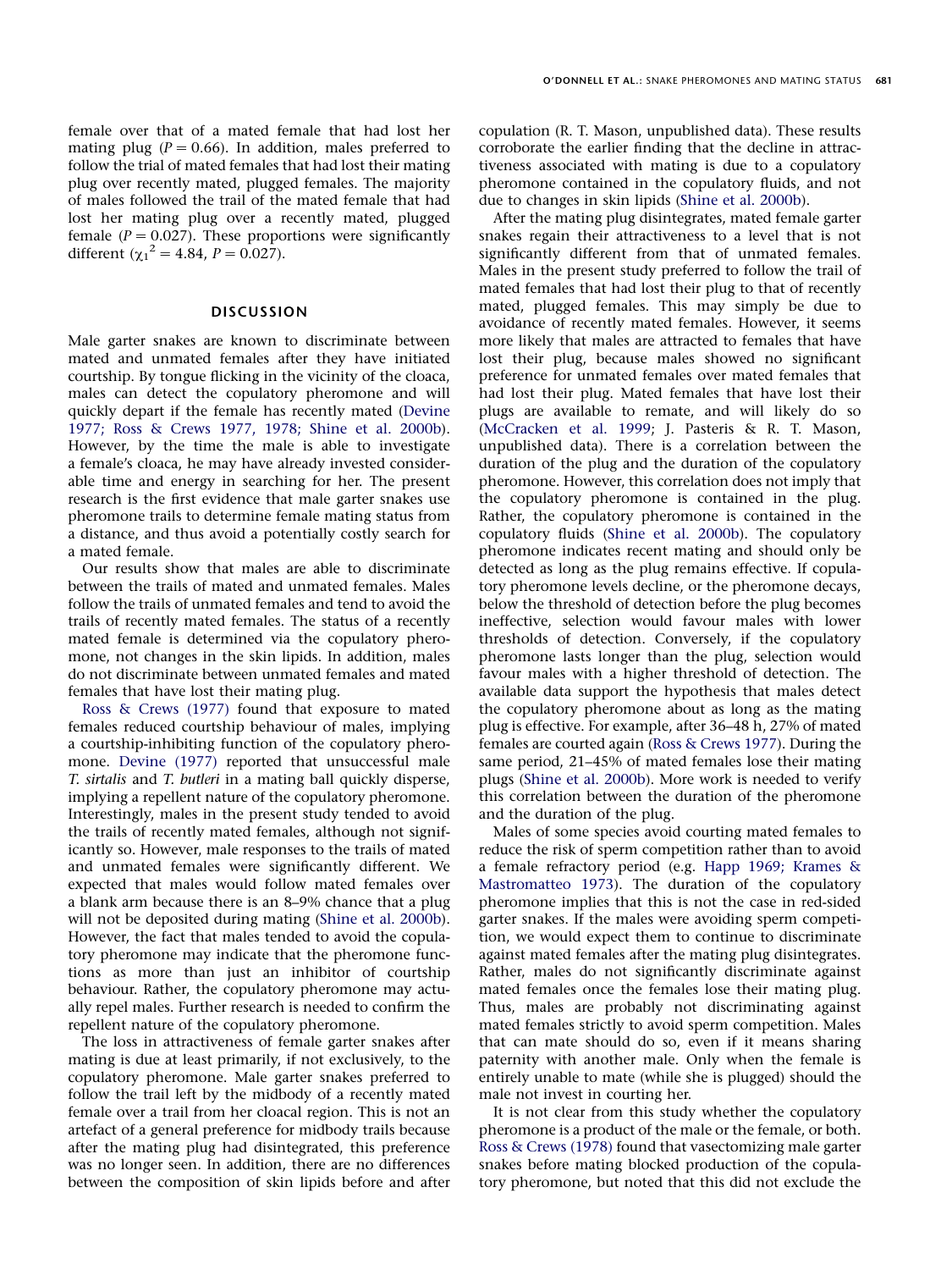<span id="page-5-0"></span>possibility of contribution by the female. In this population, females benefit from the pheromone because it allows them to avoid further courtship after mating and to escape quickly to the summer feeding grounds, or at least to the aspen groves near the den where the concentration of males is significantly reduced [\(Shine](#page-6-0) [et al. 2000a, 2001a](#page-6-0)). Although females will probably mate again, they may be more able to exercise mate choice in these situations. If females produce or contribute to the pheromone, then the decay of the signal after the plug decays is easily explained: females would not want to deter suitors from competing for them in the aspen groves. If the males produce the signal, then the decay may be due to a trade-off between volatility of the pheromone (reaching many males) and duration. In addition, it is difficult to explain why mating males would advertise the unavailability of the females with which they mated, even though the mating plug would prevent the females from remating. In the absence of evidence to the contrary, we might predict that mating males would try to draw their competitors towards mated females, distracting them from the remaining available females. Perhaps the copulatory pheromone is not adaptive to the signallers, and instead is an exaptation by the receivers (sensu Gould & Vrba 1982). The second males may simply be detecting the presence of sperm or seminal fluid left by the mating males. Further research is needed on the chemical identity of the copulatory pheromone.

If mating males do produce the copulatory pheromone to lower the chances that a female will remate, then they essentially sequester females with which they mate without having to miss opportunities to mate with other females (Devine 1984). This sequestering of females is expected to evolve in populations with strongly malebiased sex ratios (Dewsbury 1982). The lack of a mating plug in other snake species may be explained by the less male-biased sex ratios in those species, where competition for females is less intense. Only eight snake species are known to have mating plugs, and these species tend to mate in large aggregations, although the reproductive behaviour of most snake species is not known (Gregory 1977a; Devine 1984). A more thorough survey of snake species for the presence of mating plugs would add to our understanding of the evolution of this trait.

#### Acknowledgments

We thank the Manitoba Department of Conservation, Dave Roberts, and Al and Gerry Johnson for support in the field. We also thank Ruth Nesbitt for assistance and Heather Waye, Deborah Lutterschmidt and Tracy Langkilde for encouragement and discussions. Andrew Chang, Tiffany Garcia, Elizabeth Lehman and Deborah Lutterschmidt provided helpful feedback. The research presented here was conducted under the authority of Manitoba Wildlife Scientific Permits No. WSP02003 and in accord with the Oregon State University Institutional Animal Care and Use Committee Protocol No. 2661 and Manitoba Wildlife Animal Care Committee protocol No. 2002-09.

#### References

- Aleksiuk, M. 1977. Sources of mortality in concentrated garter snake populations. Canadian Field-Naturalist, 91, 70–72.
- Andersson, J., Borg-Karlson, A.-K. & Wiklund, C. 2000. Sexual cooperation and conflict in butterflies: a male-transferred antiaphrodisiac reduces harassment of recently mated females. Proceedings of the Royal Society of London, Series B, 267, 1271– 1275.
- Baer, B., Morgan, E. D. & Schmid-Hempel, P. 2001. A nonspecific fatty acid within the bumblebee mating plug prevents females from remating. Proceedings of the National Academy of Sciences, U.S.A., 98, 3926–3928.
- Brown, W. S. & MacLean, F. M. 1983. Conspecific scent-trailing by newborn timber rattlesnakes, Crotalus horridus. Herpetologica, 39, 430–436.
- Cooper, W. E., Jr. & Greenberg, N. 1992. Reptilian coloration and behavior. In: Biology of the Reptilia Vol. 18 (Ed. by C. Gans & D. Crews), pp. 298–422. Chicago: University of Chicago Press.
- Costanzo, J. P. 1989. Conspecific scent trailing by garter snakes (Thamnophis sirtalis) during autumn: further evidence for use of pheromones in den location. Journal of Chemical Ecology, 15, 2531–2538.
- Devine, M. C. 1977. Copulatory plugs, restricted mating opportunities and reproductive competition among male garter snakes. Nature, 267, 345–346.
- Devine, M. C. 1984. Potential for sperm competition in reptiles: behavioral and physiological consequences. In: Sperm Competition and the Evolution of Animal Mating Systems (Ed. by R. L. Smith), pp. 509–521. Orlando, Florida: Academic Press.
- Dewsbury, D. A. 1982. Ejaculate cost and male choice. American Naturalist, 119, 601–610.
- Ford, N. B. 1981. Seasonality of pheromone trailing behavior in two species of garter snake, Thamnophis (Colubridae). Southwestern Naturalist, 26, 385–388.
- Ford, N. B. 1986. The role of pheromone trails in the sociobiology of snakes. In: Chemical Signals in Vertebrates 4: Ecology, Evolution, and Comparative Biology (Ed. by D. Duvall, D. Müller-Schwarze & R. M. Silverstein), pp. 261–278. New York: Plenum.
- Ford, N. B. & Low, J. R. J. 1984. Sex pheromone source location by garter snakes: a mechanism for detection of direction in nonvolatile trails. Journal of Chemical Ecology, 10, 1193–1199.
- Ford, N. B. & O'Bleness, M. L. 1986. Species and sexual specificity of pheromone trails of the garter snake, Thamnophis marcianus. Journal of Herpetology, 20, 259–262.
- Gould, S. J. & Vrba, E. S. 1982. Exaptation: a missing term in the science of form. Paleobiology, 8, 4-15.
- Gregory, P. T. 1974. Patterns of spring emergence of the red-sided garter snake (Thamnophis sirtalis parietalis) in the Interlake region of Manitoba. Canadian Journal of Zoology, 52, 1063–1069.
- Gregory, P. T. 1977a. Life history observations of three species of snakes in Manitoba. Canadian Field-Naturalist, 91, 19–27.
- Gregory, P. T. 1977b. Life-history of the red-sided garter snake (Thamnophis sirtalis parietalis) in an extreme environment, the Interlake region of Manitoba. National Museums of Canada, Publications in Zoology, 13, 1–44.
- Gregory, P. T. 1984. Communal denning in snakes. In: Vertebrate Ecology and Systematic: a Tribute to Henry S. Fitch (Ed. by R. A. Seigel, L. E. Hunt, J. L. Knight, L. Malaret & N. L. Zuschlag), pp. 57–75. Lawrence: Museum of Natural History, University of Kansas.
- Groot, A. T. & Smid, H. M. 2000. Polyandry in the mirid bug Lygocoris pabulinus (L.): effects on sexual communication and fecundity. Invertebrate Reproduction and Development, 38, 143–155.